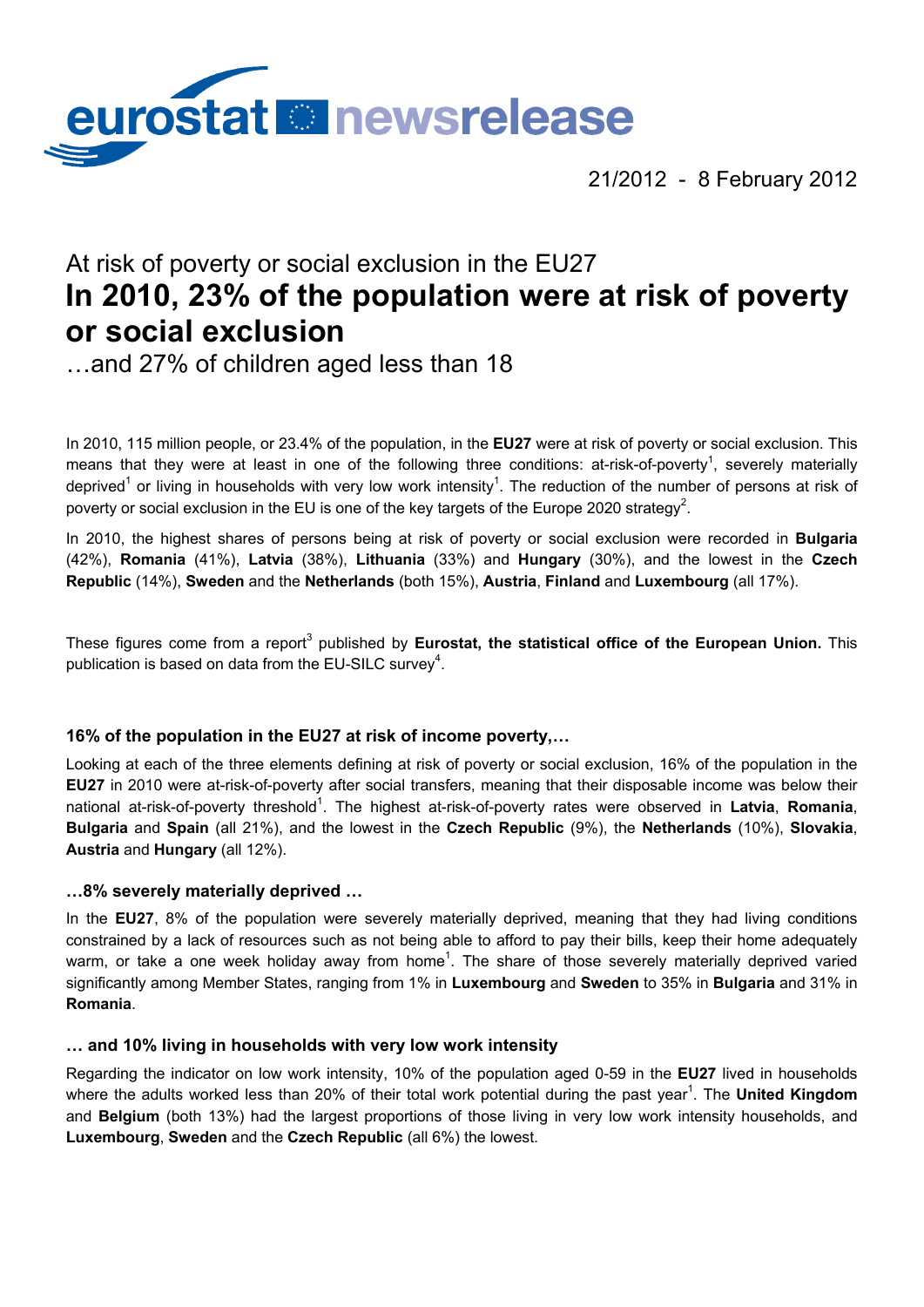### **Children at greater risk of poverty or social exclusion than the rest of the population**

In the **EU27** in 2010, 27% of children aged below 18 were affected by at least one of the three forms of poverty or social exclusion, compared with 23% of the working age population (aged 18-64) and 20% of the elderly (aged 65 and over). Children were most affected in 20 Member States, while the elderly were the most touched in **Bulgaria**, **Slovenia**, **Finland** and **Sweden**. In **Denmark**, it was the working age population which was the most affected.

1. **Persons at-risk-of-poverty** are those living in a household with an equivalised disposable income below the risk-of-poverty threshold, which is set at 60% of the national median equivalised disposable income (after social transfers). The equivalised income is calculated by dividing the total household income by its size determined after applying the following weights: 1.0 to the first adult, 0.5 to each other household members aged 14 or over and 0.3 to each household member aged less than 14 years old.

**Severely materially deprived persons** have living conditions constrained by a lack of resources and experience at least 4 out of the 9 following deprivation items: cannot afford 1) to pay rent/mortgage or utility bills on time, 2) to keep home adequately warm, 3) to face unexpected expenses, 4) to eat meat, fish or a protein equivalent every second day, 5) a one week holiday away from home, 6) a car, 7) a washing machine, 8) a colour TV, or 9) a telephone (including mobile phone).

**People living in households with very low work intensity** are those aged 0-59 who live in households where on average the adults (aged 18-59) worked less than 20% of their total work potential during the past year. Students are excluded.

The total number of **people at risk of poverty or social exclusion** is lower than the sum of the numbers of people in each of the three forms of poverty or social exclusion as some persons are affected simultaneously by more than one of these situations.

- 2. For more information on the Europe 2020 strategy: **[http://ec.europa.eu/europe2020/index\\_en.htm.](http://ec.europa.eu/europe2020/index_en.htm)**
- 3. **Eurostat, Statistics in Focus**, 9/2012, "**23% of EU citizens were at risk of poverty or social exclusion in 2010**", available free of charge in pdf format on the Eurostat web site.
- 4. The **EU-SILC survey** is the EU reference source for comparative statistics on income distribution, poverty and living conditions. More information can be found on the Eurostat website: **[http://epp.eurostat.ec.europa.eu/portal/page/portal/income\\_social\\_inclusion\\_living\\_conditions/introduction](http://epp.eurostat.ec.europa.eu/portal/page/portal/income_social_inclusion_living_conditions/introduction)**. The reference population is all private households and their current members residing in the territory of a given Member State at the time of data collection. Persons living in collective households and in institutions are generally excluded from the target population as well as small and remote parts of the national territory amounting to no more than 2% of the national population.

Issued by: **Eurostat Press Office** 

**Louise CORSELLI-NORDBLAD Tel: +352-4301-33 444 [eurostat-pressoffice@ec.europa.eu](mailto:eurostat-pressoffice@ec.europa.eu)** For further information about the data:

**Emilio DI MEGLIO Tel: +352-4301-38 378 [emilio.di-meglio@ec.europa.eu](mailto:emilio.di-meglio@ec.europa.eu)**

Eurostat news releases on the internet: **<http://ec.europa.eu/eurostat>**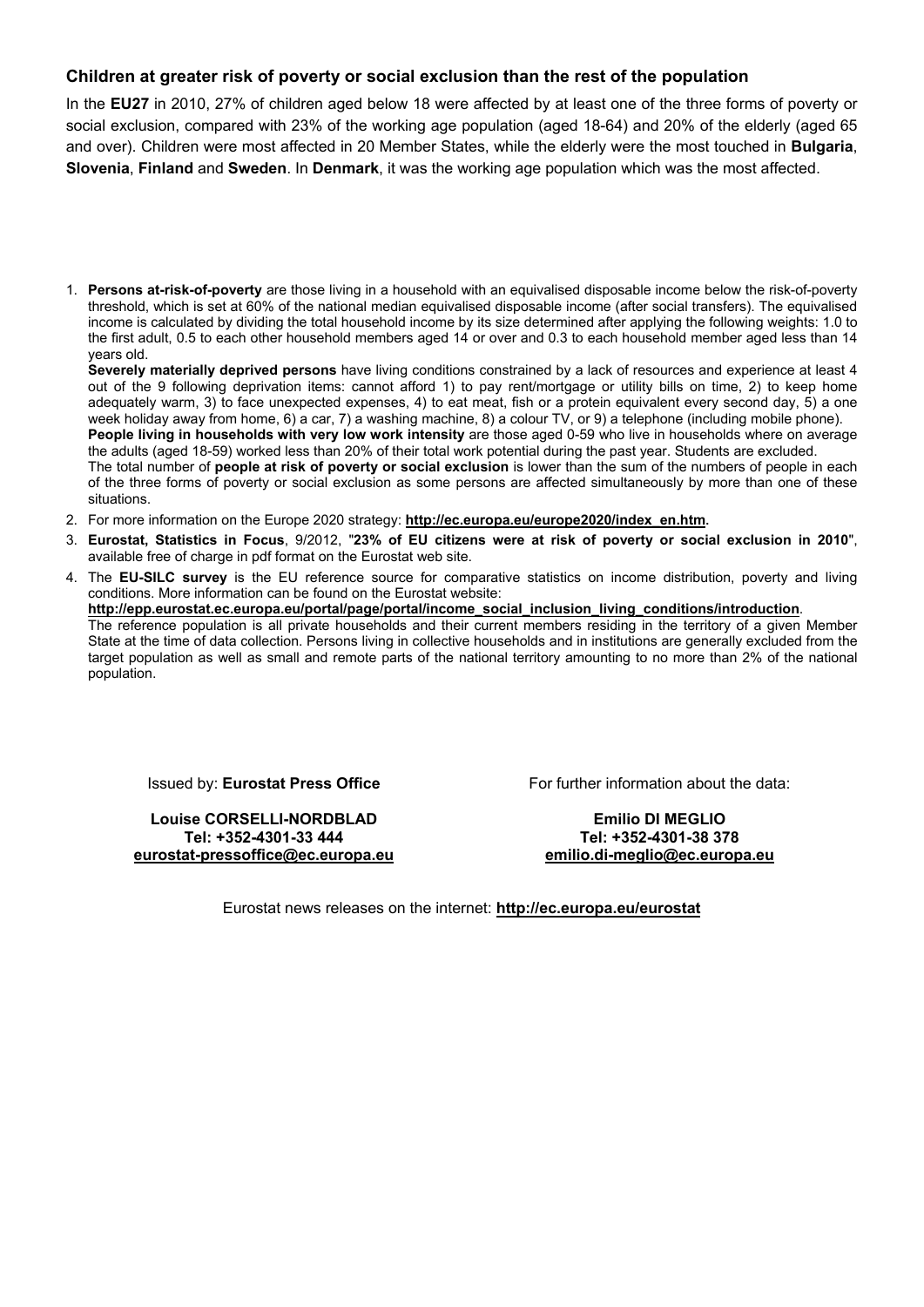## At risk of poverty or social exclusion<sup>1</sup>, 2010

% of the total population

|                       | Persons at-risk-of-<br>poverty after social | <b>Persons severely</b> | Persons aged 0-59<br>living in<br>households with | Persons falling under at least one of<br>the three criteria (at risk of poverty or<br>social exclusion) |      |                    |
|-----------------------|---------------------------------------------|-------------------------|---------------------------------------------------|---------------------------------------------------------------------------------------------------------|------|--------------------|
|                       | transfers                                   | materially deprived     | very low work                                     | % of total population                                                                                   |      | In.                |
|                       |                                             |                         | intensity                                         | 2009                                                                                                    | 2010 | thousands,<br>2010 |
| <b>EU27*</b>          | 16.4                                        | 8.1                     | 9.9                                               | 23.1                                                                                                    | 23.4 | 115 479            |
| <b>Belgium</b>        | 14.6                                        | 5.9                     | 12.6                                              | 20.2                                                                                                    | 20.8 | 2 2 3 5            |
| <b>Bulgaria</b>       | 20.7                                        | 35.0                    | 7.9                                               | 46.2                                                                                                    | 41.6 | 3 1 4 5            |
| <b>Czech Republic</b> | 9.0                                         | 6.2                     | 6.4                                               | 14.0                                                                                                    | 14.4 | 1495               |
| <b>Denmark</b>        | 13.3                                        | 2.7                     | 10.3                                              | 17.6                                                                                                    | 18.3 | 1 0 0 7            |
| Germany               | 15.6                                        | 4.5                     | 11.1                                              | 20.0                                                                                                    | 19.7 | 15 962             |
| <b>Estonia</b>        | 15.8                                        | 9.0                     | 8.9                                               | 23.4                                                                                                    | 21.7 | 289                |
| Ireland               | t                                           |                         |                                                   | 25.7                                                                                                    |      |                    |
| <b>Greece</b>         | 20.1                                        | 11.6                    | 7.5                                               | 27.6                                                                                                    | 27.7 | 3 0 3 1            |
| Spain                 | 20.7                                        | 4.0                     | 9.8                                               | 23.4                                                                                                    | 25.5 | 11 675             |
| <b>France</b>         | 13.5                                        | 5.8                     | 9.8                                               | 18.4                                                                                                    | 19.3 | 11 763             |
| <b>Italy</b>          | 18.2                                        | 6.9                     | 10.2                                              | 24.7                                                                                                    | 24.5 | 14 742             |
| <b>Cyprus</b>         |                                             |                         |                                                   | 22.2                                                                                                    |      |                    |
| Latvia                | 21.3                                        | 27.4                    | 12.2                                              | 37.4                                                                                                    | 38.1 | 846                |
| Lithuania             | 20.2                                        | 19.5                    | 9.2                                               | 29.5                                                                                                    | 33.4 | 1 1 0 9            |
| Luxembourg            | 14.5                                        | 0.5                     | 5.5                                               | 17.8                                                                                                    | 17.1 | 83                 |
| Hungary               | 12.3                                        | 21.6                    | 11.8                                              | 29.6                                                                                                    | 29.9 | 2948               |
| <b>Malta</b>          | 15.5                                        | 5.7                     | 8.4                                               | 20.2                                                                                                    | 20.6 | 84                 |
| <b>Netherlands</b>    | 10.3                                        | 2.2                     | 8.2                                               | 15.1                                                                                                    | 15.1 | 2483               |
| <b>Austria</b>        | 12.1                                        | 4.3                     | 7.7                                               | 17.0                                                                                                    | 16.6 | 1 373              |
| Poland                | 17.6                                        | 14.2                    | 7.3                                               | 27.8                                                                                                    | 27.8 | 10 409             |
| Portugal              | 17.9                                        | 9.0                     | 8.6                                               | 24.9                                                                                                    | 25.3 | 2693               |
| Romania               | 21.1                                        | 31.0                    | 6.8                                               | 43.1                                                                                                    | 41.4 | 8890               |
| <b>Slovenia</b>       | 12.7                                        | 5.9                     | 6.9                                               | 17.1                                                                                                    | 18.3 | 366                |
| Slovakia              | 12.0                                        | 11.4                    | 7.9                                               | 19.6                                                                                                    | 20.6 | 1 1 1 8            |
| <b>Finland</b>        | 13.1                                        | 2.8                     | 9.1                                               | 16.9                                                                                                    | 16.9 | 890                |
| Sweden                | 12.9                                        | 1.3                     | 5.9                                               | 15.9                                                                                                    | 15.0 | 1418               |
| <b>United Kingdom</b> | 17.1                                        | 4.8                     | 13.1                                              | 22.0                                                                                                    | 23.1 | 14 209             |
| Iceland               | 9.8                                         | 1.8                     | 5.6                                               | 11.6                                                                                                    | 14.3 | 42                 |
| Norway                | 11.2                                        | 2.0                     | 7.3                                               | 15.2                                                                                                    | 14.9 | 737                |
| Switzerland           | 15.6                                        | 1.7                     | 4.0                                               | 17.2                                                                                                    | 17.1 | 1 2 8 0            |

\* Estimated

: Data not available